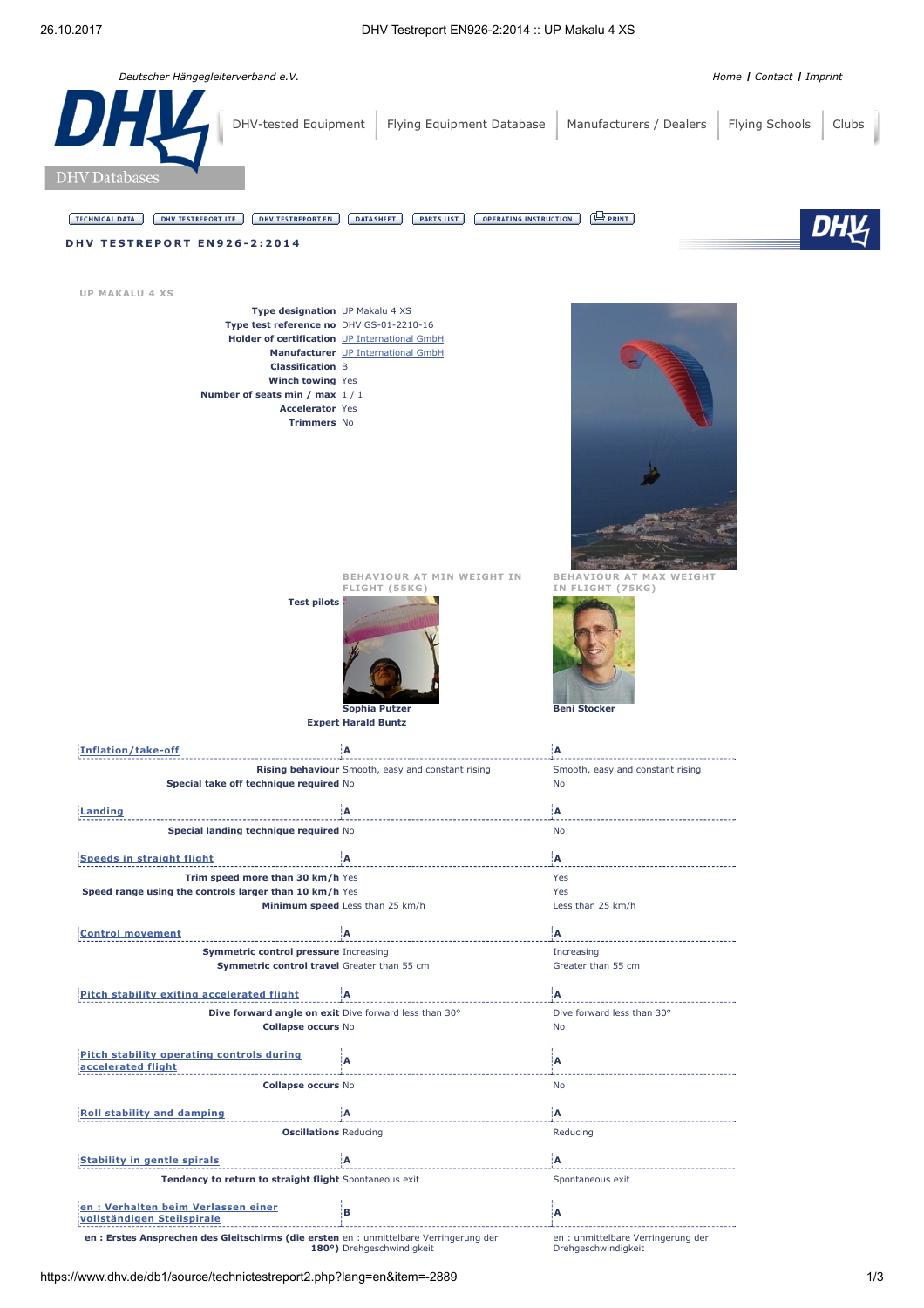## 26.10.2017 DHV Testreport EN926-2:2014 :: UP Makalu 4 XS

|                                                                  | $D_{11}$ restriction to the second second second second second second second second second second second second second second second second second second second second second second second second second second second secon |                                                                                         |
|------------------------------------------------------------------|--------------------------------------------------------------------------------------------------------------------------------------------------------------------------------------------------------------------------------|-----------------------------------------------------------------------------------------|
|                                                                  | Tendency to return to straight flight en : selbstständiges Ausleiten (G-Kraft<br>abnehmend, Drehgeschwindigkeit<br>abnehmend)                                                                                                  | en : selbstständiges Ausleiten (G-Kraft<br>abnehmend, Drehgeschwindigkeit<br>abnehmend) |
|                                                                  | Turn angle to recover normal flight 720° to 1 080°, spontaneous recovery                                                                                                                                                       | Less than 720°, spontaneous recovery                                                    |
|                                                                  |                                                                                                                                                                                                                                |                                                                                         |
| <b>Symmetric front collapse</b>                                  | ١A                                                                                                                                                                                                                             | ۱A.                                                                                     |
|                                                                  | <b>Entry</b> Rocking back less than 45°                                                                                                                                                                                        | Rocking back less than 45°<br>Spontaneous in less than 3 s                              |
| Dive forward angle on exit Dive forward 0° to 30°                | <b>Recovery</b> Spontaneous in less than 3 s                                                                                                                                                                                   | Dive forward 0° to 30°                                                                  |
| <b>Change of course</b> Keeping course                           |                                                                                                                                                                                                                                | Keeping course                                                                          |
| Cascade occurs No                                                |                                                                                                                                                                                                                                | No                                                                                      |
| en: Faltleinen wurden benutzt no                                 |                                                                                                                                                                                                                                | n <sub>0</sub>                                                                          |
|                                                                  |                                                                                                                                                                                                                                |                                                                                         |
| en: Symmetrischer Frontklapper mindestens<br>50% Flügeltiefe     |                                                                                                                                                                                                                                | A                                                                                       |
|                                                                  | <b>Entry</b> Rocking back less than 45°                                                                                                                                                                                        | Rocking back less than 45°                                                              |
|                                                                  | <b>Recovery</b> Spontaneous in less than 3 s                                                                                                                                                                                   | Spontaneous in less than 3 s                                                            |
| <b>Dive forward angle on exit</b> Dive forward 0° to 30°         |                                                                                                                                                                                                                                | Dive forward 0° to 30°                                                                  |
| <b>Change of course</b> Keeping course<br>Cascade occurs No      |                                                                                                                                                                                                                                | Entering a turn of less than 90°<br>No                                                  |
| en: Faltleinen wurden benutzt no                                 |                                                                                                                                                                                                                                | no                                                                                      |
|                                                                  |                                                                                                                                                                                                                                |                                                                                         |
| en : Symmetrischer Frontklapper im<br>beschleuniaten Flua        | A                                                                                                                                                                                                                              | А                                                                                       |
|                                                                  | Entry Rocking back less than 45°                                                                                                                                                                                               | Rocking back less than 45°                                                              |
|                                                                  | <b>Recovery</b> Spontaneous in less than 3 s                                                                                                                                                                                   | Spontaneous in less than 3 s                                                            |
| Dive forward angle on exit Dive forward 0° to 30°                |                                                                                                                                                                                                                                | Dive forward 0° to 30°                                                                  |
| <b>Change of course</b> Keeping course                           |                                                                                                                                                                                                                                | Entering a turn of less than 90°                                                        |
| Cascade occurs No                                                |                                                                                                                                                                                                                                | No                                                                                      |
| en: Faltleinen wurden benutzt no                                 |                                                                                                                                                                                                                                | n <sub>0</sub>                                                                          |
| Exiting deep stall (parachutal stall)                            | İΑ                                                                                                                                                                                                                             | İΑ                                                                                      |
|                                                                  |                                                                                                                                                                                                                                |                                                                                         |
| Deep stall achieved Yes                                          | <b>Recovery</b> Spontaneous in less than 3 s                                                                                                                                                                                   | Yes<br>Spontaneous in less than 3 s                                                     |
| Dive forward angle on exit Dive forward 0° to 30°                |                                                                                                                                                                                                                                | Dive forward 0° to 30°                                                                  |
|                                                                  | Change of course Changing course less than 45°                                                                                                                                                                                 | Changing course less than 45°                                                           |
| Cascade occurs No                                                |                                                                                                                                                                                                                                | No                                                                                      |
| <b>High angle of attack recovery</b>                             | İΑ                                                                                                                                                                                                                             | İΑ                                                                                      |
|                                                                  | Recovery Spontaneous in less than 3 s                                                                                                                                                                                          |                                                                                         |
| Cascade occurs No                                                |                                                                                                                                                                                                                                | Spontaneous in less than 3 s<br>No                                                      |
| <b>Recovery from a developed full stall</b>                      | ١A                                                                                                                                                                                                                             | ١A                                                                                      |
| Dive forward angle on exit Dive forward 0° to 30°                |                                                                                                                                                                                                                                | Dive forward 0° to 30°                                                                  |
|                                                                  | <b>Collapse No collapse</b>                                                                                                                                                                                                    | No collapse                                                                             |
| Cascade occurs (other than collapses) No                         |                                                                                                                                                                                                                                | No                                                                                      |
|                                                                  | <b>Rocking back</b> Less than 45°                                                                                                                                                                                              | Less than 45°                                                                           |
|                                                                  | Line tension Most lines tight                                                                                                                                                                                                  | Most lines tight                                                                        |
|                                                                  |                                                                                                                                                                                                                                |                                                                                         |
| Kleiner einseitiger Klapper                                      | Α                                                                                                                                                                                                                              | Α                                                                                       |
| Change of course until re-inflation Less than 90°                |                                                                                                                                                                                                                                | Less than 90°                                                                           |
| Maximum dive forward or roll angle Dive or roll angle 0° to 15°  |                                                                                                                                                                                                                                | Dive or roll angle 0° to 15°                                                            |
| Total change of course Less than 360°                            | Re-inflation behaviour Spontaneous re-inflation                                                                                                                                                                                | Spontaneous re-inflation<br>Less than 360°                                              |
|                                                                  | Collapse on the opposite side occurs en : Nein (oder nur eine kleine Anzahl von                                                                                                                                                | en : Nein (oder nur eine kleine Anzahl                                                  |
|                                                                  | eingeklappten Zellen mit selbstständiger<br>Wiederöffnung)                                                                                                                                                                     | von eingeklappten Zellen mit<br>selbstständiger Wiederöffnung)                          |
| <b>Twist occurs No</b>                                           |                                                                                                                                                                                                                                | No                                                                                      |
| Cascade occurs No<br>en: Faltleinen wurden benutzt no            |                                                                                                                                                                                                                                | <b>No</b><br>no                                                                         |
|                                                                  |                                                                                                                                                                                                                                |                                                                                         |
| en: Großer einseitiger Klapper                                   | A                                                                                                                                                                                                                              | A                                                                                       |
| Change of course until re-inflation Less than 90°                |                                                                                                                                                                                                                                | Less than 90°                                                                           |
| Maximum dive forward or roll angle Dive or roll angle 15° to 45° |                                                                                                                                                                                                                                | Dive or roll angle 15° to 45°                                                           |
|                                                                  | Re-inflation behaviour Spontaneous re-inflation                                                                                                                                                                                | Spontaneous re-inflation                                                                |
| Total change of course Less than 360°                            |                                                                                                                                                                                                                                | Less than 360°                                                                          |
|                                                                  | Collapse on the opposite side occurs en : Nein (oder nur eine kleine Anzahl von                                                                                                                                                | en : Nein (oder nur eine kleine Anzahl                                                  |
|                                                                  | eingeklappten Zellen mit selbstständiger<br>Wiederöffnung)                                                                                                                                                                     | von eingeklappten Zellen mit<br>selbstständiger Wiederöffnung)                          |
| <b>Twist occurs No</b>                                           |                                                                                                                                                                                                                                | No                                                                                      |
| Cascade occurs No                                                |                                                                                                                                                                                                                                | No                                                                                      |
| en : Faltleinen wurden benutzt no                                |                                                                                                                                                                                                                                | no                                                                                      |
| en: Kleiner einseitiger Klapper im                               | A                                                                                                                                                                                                                              | A                                                                                       |
| beschleunigten Flug                                              |                                                                                                                                                                                                                                |                                                                                         |
| Change of course until re-inflation Less than 90°                |                                                                                                                                                                                                                                | Less than 90°                                                                           |
| Maximum dive forward or roll angle Dive or roll angle 15° to 45° |                                                                                                                                                                                                                                | Dive or roll angle 15° to 45°                                                           |
|                                                                  | Re-inflation behaviour Spontaneous re-inflation                                                                                                                                                                                | Spontaneous re-inflation                                                                |
| Total change of course Less than 360°                            |                                                                                                                                                                                                                                | Less than 360°                                                                          |
|                                                                  | Collapse on the opposite side occurs en : Nein (oder nur eine kleine Anzahl von<br>eingeklappten Zellen mit selbstständiger                                                                                                    | en : Nein (oder nur eine kleine Anzahl<br>von eingeklappten Zellen mit                  |
|                                                                  | Wiederöffnung)                                                                                                                                                                                                                 | selbstständiger Wiederöffnung)                                                          |
| <b>Twist occurs No</b>                                           |                                                                                                                                                                                                                                | No                                                                                      |
| Cascade occurs No                                                |                                                                                                                                                                                                                                | No                                                                                      |
| en: Faltleinen wurden benutzt no                                 |                                                                                                                                                                                                                                | no                                                                                      |
|                                                                  |                                                                                                                                                                                                                                |                                                                                         |
|                                                                  |                                                                                                                                                                                                                                |                                                                                         |